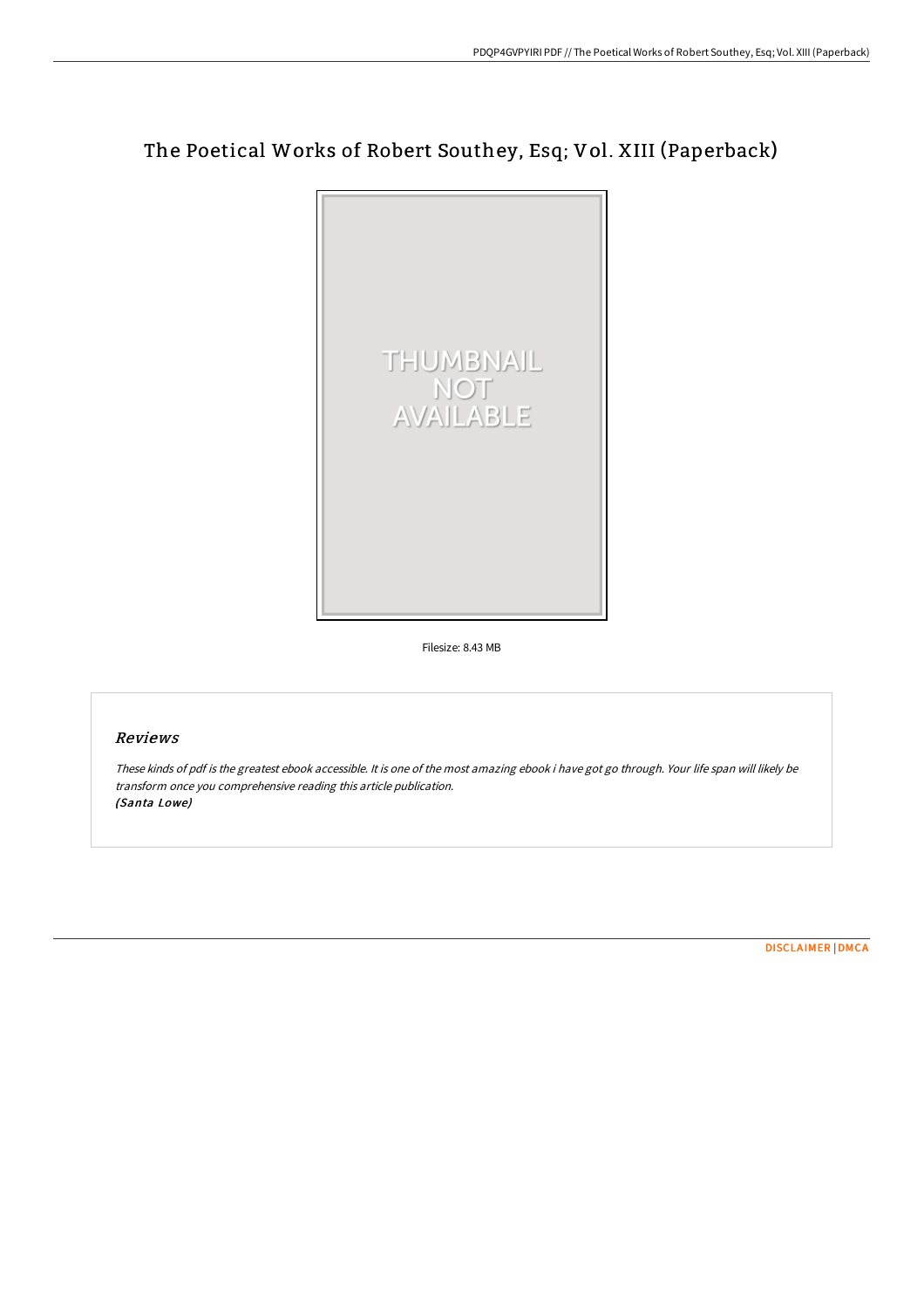## THE POETICAL WORKS OF ROBERT SOUTHEY, ESQ; VOL. XIII (PAPERBACK)



Gale Ncco, Print Editions, 2017. Paperback. Condition: New. Language: English . Brand New Book \*\*\*\*\* Print on Demand \*\*\*\*\*. Nineteenth Century Collections Online: European Literature, 1790-1840: The Corvey Collection includes the full-text of more than 9,500 English, French and German titles. The collection is sourced from the remarkable library of Victor Amadeus, whose Castle Corvey collection was one of the most spectacular discoveries of the late 1970s. The Corvey Collection comprises one of the most important collections of Romantic era writing in existence anywhere - including fiction, short prose, dramatic works, poetry, and more -- with a focus on especially difficult-to-find works by lesser-known, historically neglected writers. The Corvey library was built during the last half of the 19th century by Victor and his wife Elise, both bibliophiles with varied interests. The collection thus contains everything from novels and short stories to belles lettres and more populist works, and includes many exceedingly rare works not available in any other collection from the period. These invaluable, sometimes previously unknown works are of particular interest to scholars and researchers. European Literature, 1790-1840: The Corvey Collection includes: \* Novels and Gothic Novels \* Short Stories \* Belles-Lettres \* Short Prose Forms \* Dramatic Works \* Poetry \* Anthologies \* And more Selected with the guidance of an international team of expert advisors, these primary sources are invaluable for a wide range of academic disciplines and areas of study, providing never before possible research opportunities for one of the most studied historical periods. Additional Metadata Primary Id: B1020813 PSM Id: NCCOF0063-C00000- B1020813 DVI Collection Id: NCCOC0062 Bibliographic Id: NCCO021729 Reel: 9232 MCODE: 4UVC Original Publisher: Printed for Longman, Hurst, Rees, Orme and Brown Original Publication Place: London Original Imprint Manufacturer: Edinburg, Printed by James Ballantyne co. Subjects English poetry -- 19th century.

 $\mathbf{r}$ Read The Poetical Works of Robert Southey, Esq; Vol. XIII [\(Paperback\)](http://techno-pub.tech/the-poetical-works-of-robert-southey-esq-vol-xii-1.html) Online  $\overline{\rm \bf PDF}$ Download PDF The Poetical Works of Robert Southey, Esq; Vol. XIII [\(Paperback\)](http://techno-pub.tech/the-poetical-works-of-robert-southey-esq-vol-xii-1.html)